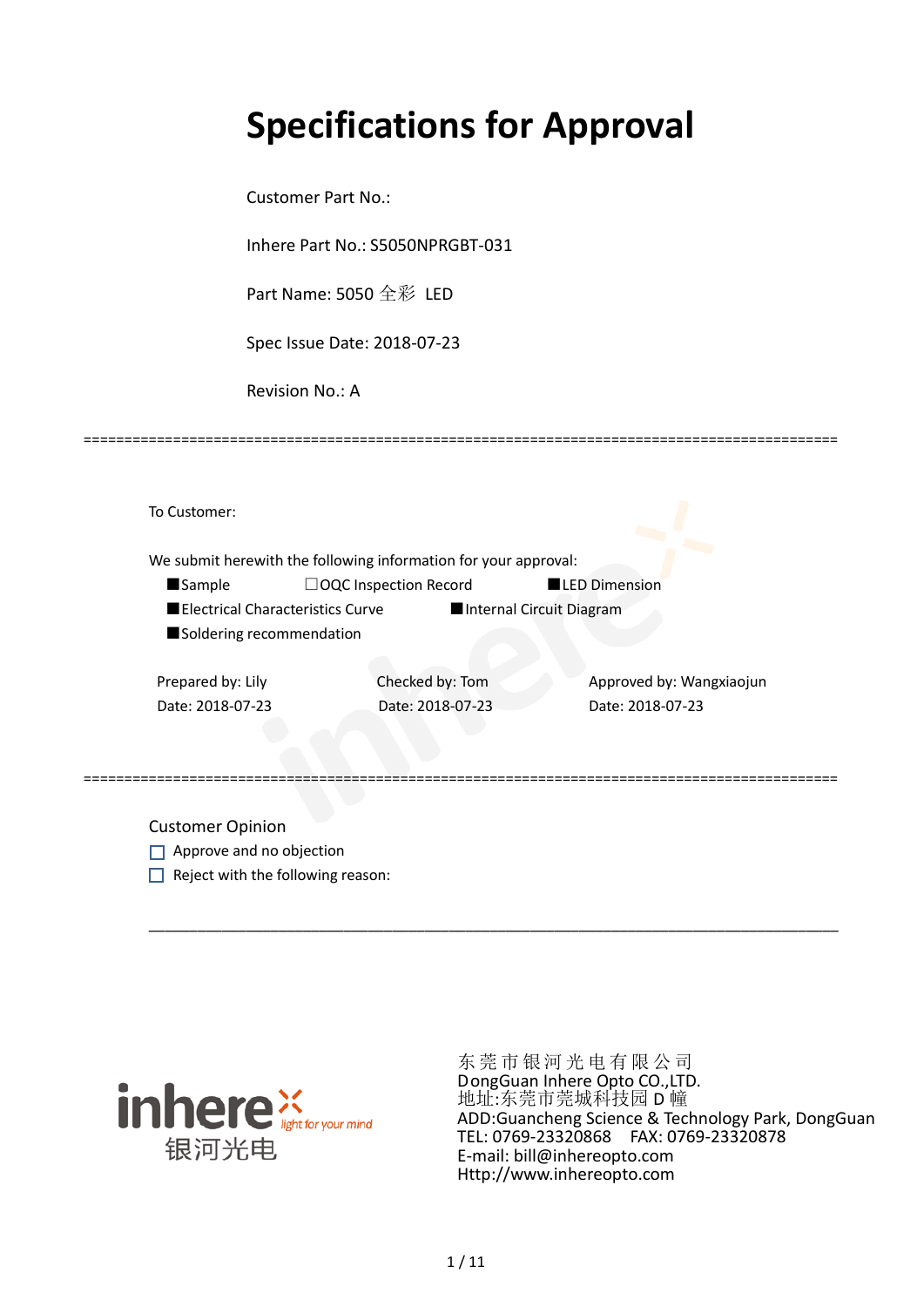### **Features**

5.0mm x 5.0mm TOP LED, 1.5mm thickness

Low power consumption

Wide view angle

Package: 1000pcs/reel

RoHS Compliant

## **Applications**

Ideal for back light and indicator

Various colors and lens types available



| Part No.        | <b>Emitted color</b> | <b>Dice</b>    | Lens color        |  |  |
|-----------------|----------------------|----------------|-------------------|--|--|
| S5050NPRGBT-031 | Red                  | <b>AlGainP</b> |                   |  |  |
|                 | Green                | InGaN/GaN      | Water transparent |  |  |
|                 | Blue                 | InGaN/GaN      |                   |  |  |

Notes:

All dimensions are in millimeters (inches);

Tolerances are ±0.1mm (0.004inch) unless otherwise noted.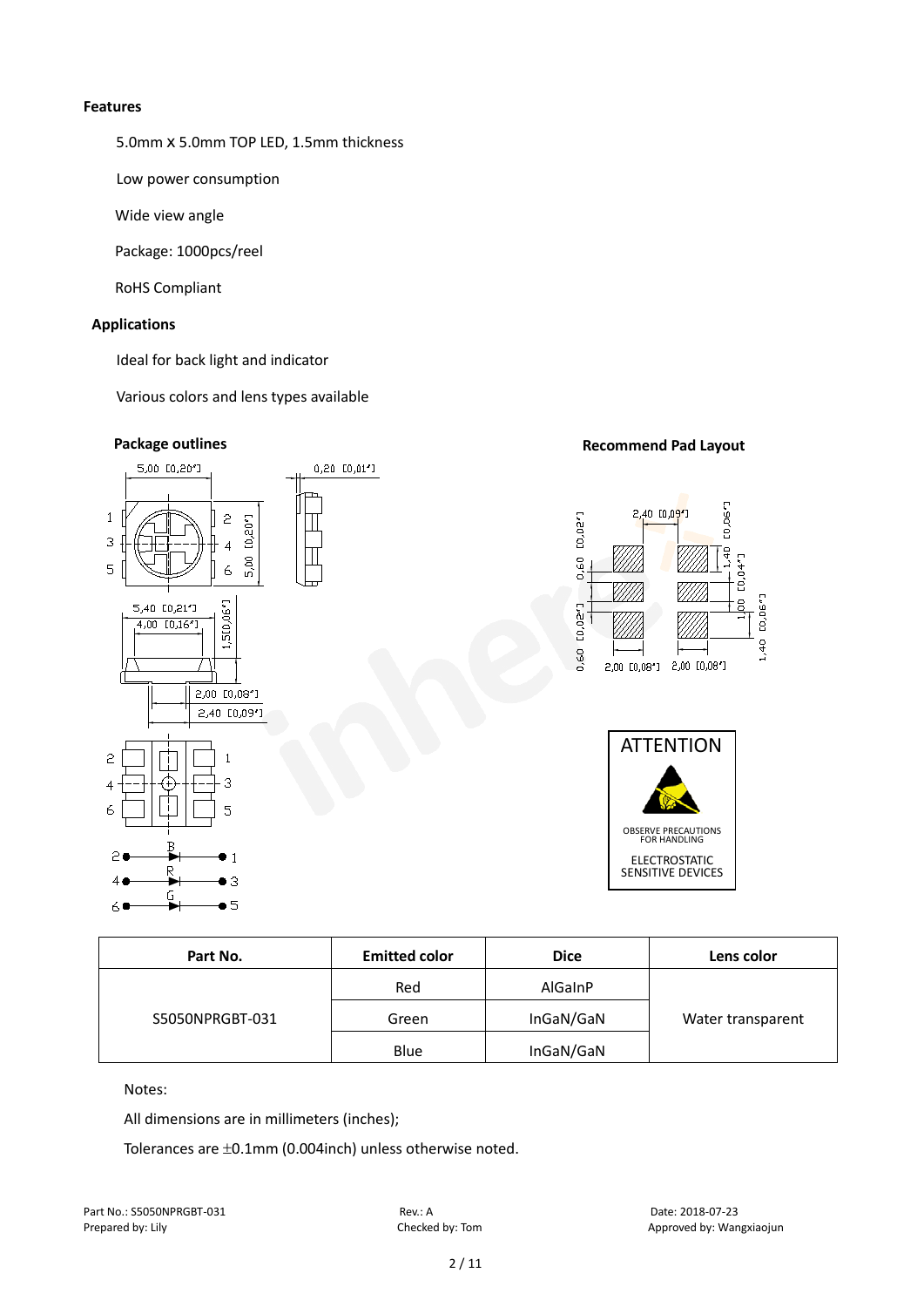## **Absolute Maximum Ratings (Ta=25**℃)

| Parameter                              |             | Value      |     |              |              |  |
|----------------------------------------|-------------|------------|-----|--------------|--------------|--|
|                                        | Symbol      | R          | G   | B            | Unit         |  |
| Power dissipation                      | Pd          | 72         | 111 | 111          | mW           |  |
| Forward current                        | If          | 30         |     | mA           |              |  |
| Reverse voltage                        | Vr          | 5          |     |              | V            |  |
| Operating temperature                  | Top         | $-40$ ~+80 |     |              | $^{\circ}$ C |  |
| Storage temperature                    | <b>Tstg</b> | $-40$ ~+85 |     | $^{\circ}$ C |              |  |
| Peak pulsing current (1/8 duty f=1kHz) | Ifp         | 100        |     | mA           |              |  |

# **Electro-Optical Characteristics (Ta=25**℃)

|                             | <b>Test</b>      | Symbol                |              | Value                    |                   |                          |        |
|-----------------------------|------------------|-----------------------|--------------|--------------------------|-------------------|--------------------------|--------|
| Parameter                   | <b>Condition</b> |                       |              | <b>Min</b>               | <b>Typ</b>        | <b>Max</b>               | Unit   |
|                             |                  |                       | $\mathsf{R}$ |                          | 632               | $\overline{\phantom{m}}$ |        |
| Wavelength at peak emission | $If=20mA$        | $\lambda$ p           | G            |                          | 520               | $\overline{\phantom{m}}$ | nm     |
|                             |                  |                       | B            |                          | 465               | $\overline{\phantom{m}}$ |        |
|                             |                  |                       | ${\sf R}$    | $-$                      | 18                | --                       |        |
| Spectral half bandwidth     | $If=20mA$        | $\triangle$ $\lambda$ | G            | $-$                      | 35                | --                       | nm     |
|                             |                  |                       | B            | $\overline{\phantom{m}}$ | 25                | --                       |        |
|                             |                  |                       | $\mathsf{R}$ | 620                      | $-$               | 630                      |        |
| Dominant wavelength         | $If=20mA$        | $\lambda$ d           | G            | 520                      | $\qquad \qquad -$ | 530                      | nm     |
|                             |                  |                       | B            | 465                      | $-$               | 475                      |        |
|                             |                  |                       | $\mathsf{R}$ | 1.8                      | --                | 2.4                      |        |
| Forward voltage             | $If=20mA$        | Vf                    | G            | 2.8                      | --                | 3.7                      | $\vee$ |
|                             |                  |                       | B            | 2.8                      | $-$               | 3.7                      |        |
|                             |                  |                       | $\mathsf{R}$ | 500                      | 800               |                          |        |
| Luminous intensity          | $If=20mA$        | Iv                    | G            | 800                      | 1500              |                          | mcd    |
|                             |                  |                       | B            | 200                      | 450               |                          |        |
| Viewing angle at 50% lv     | $If=10mA$        | $2 \theta 1/2$        |              | 120                      | $\mathbf{u}$      | Deg                      |        |
| Reverse current             | $Vr = 5V$        | Ir                    |              | $\mathbf{u}$             | 10                | μA                       |        |

Notes:

1. The tolerance of forward voltage (VF) is ±0.05v.

2. The tolerance of luminous intensity (Iv ) is  $\pm 15\%$ .

- 3. The tolerance of dominant wavelength( $\lambda$ d) $\pm$ 1nm.
- 4. This specification is preliminary.
- 5. This specification is a standard specification of our factory, can make in accordance with customer's special requirement.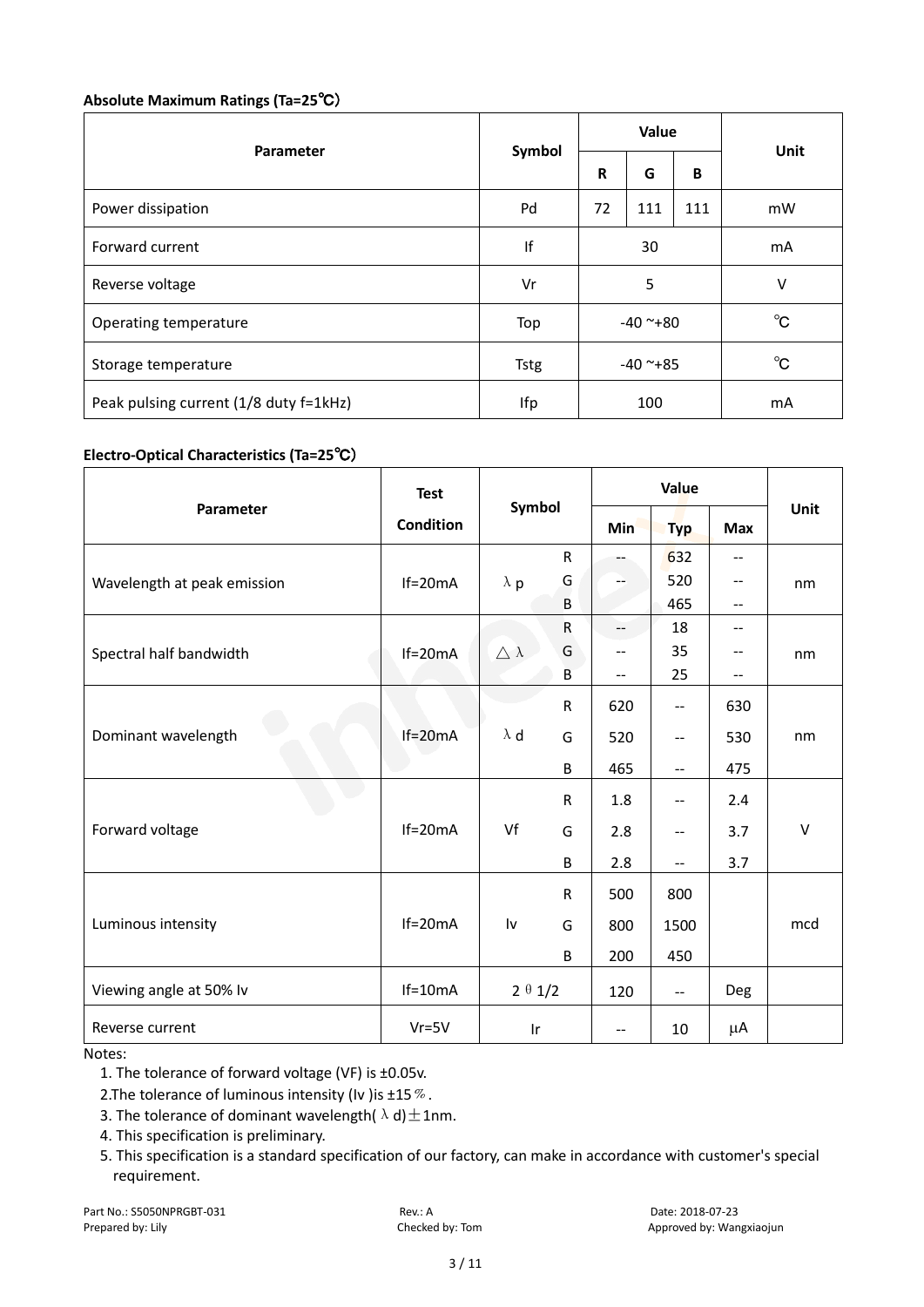#### **Optical Characteristic Curves (Red)**



Part No.: S5050NPRGBT-031 Rev.: A Date: 2018-07-23

Prepared by: Lily Checked by: Tom Checked by: Tom Approved by: Wangxiaojun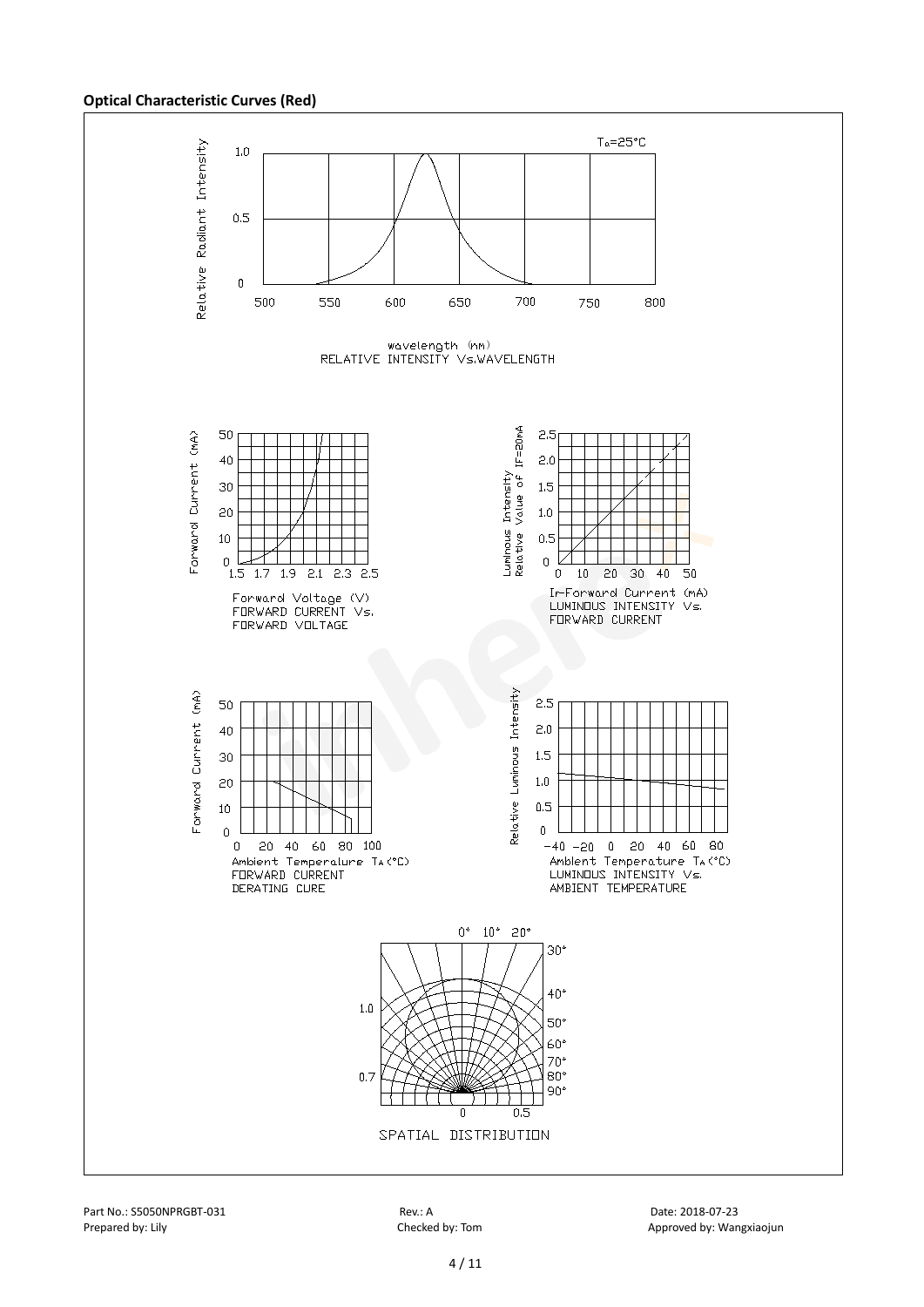#### **Optical Characteristic Curves (Green)**



Part No.: S5050NPRGBT-031 Rev.: A Date: 2018-07-23 Prepared by: Lily Checked by: Tom Checked by: Tom Approved by: Wangxiaojun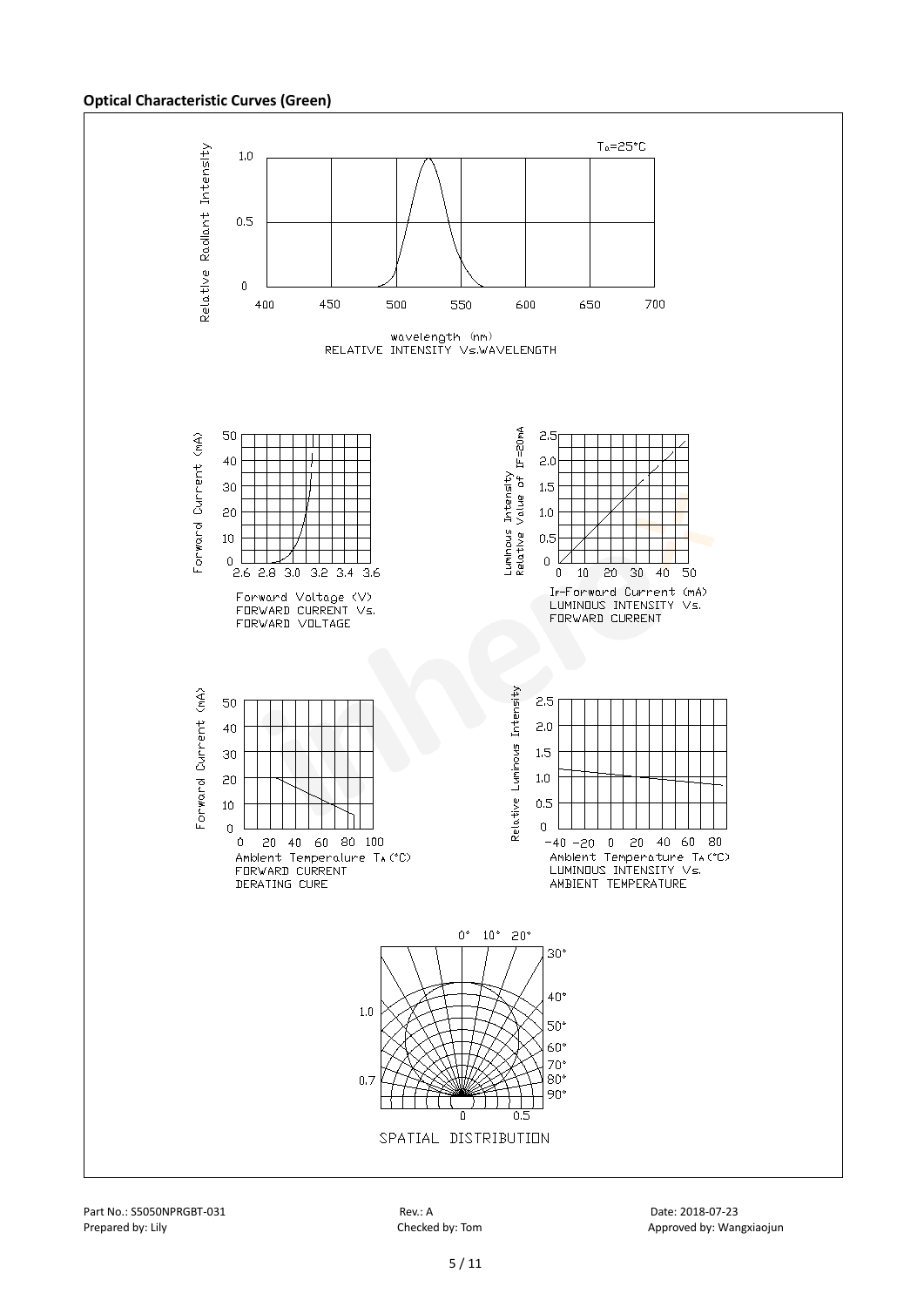#### **Optical Characteristic Curves (Blue)**

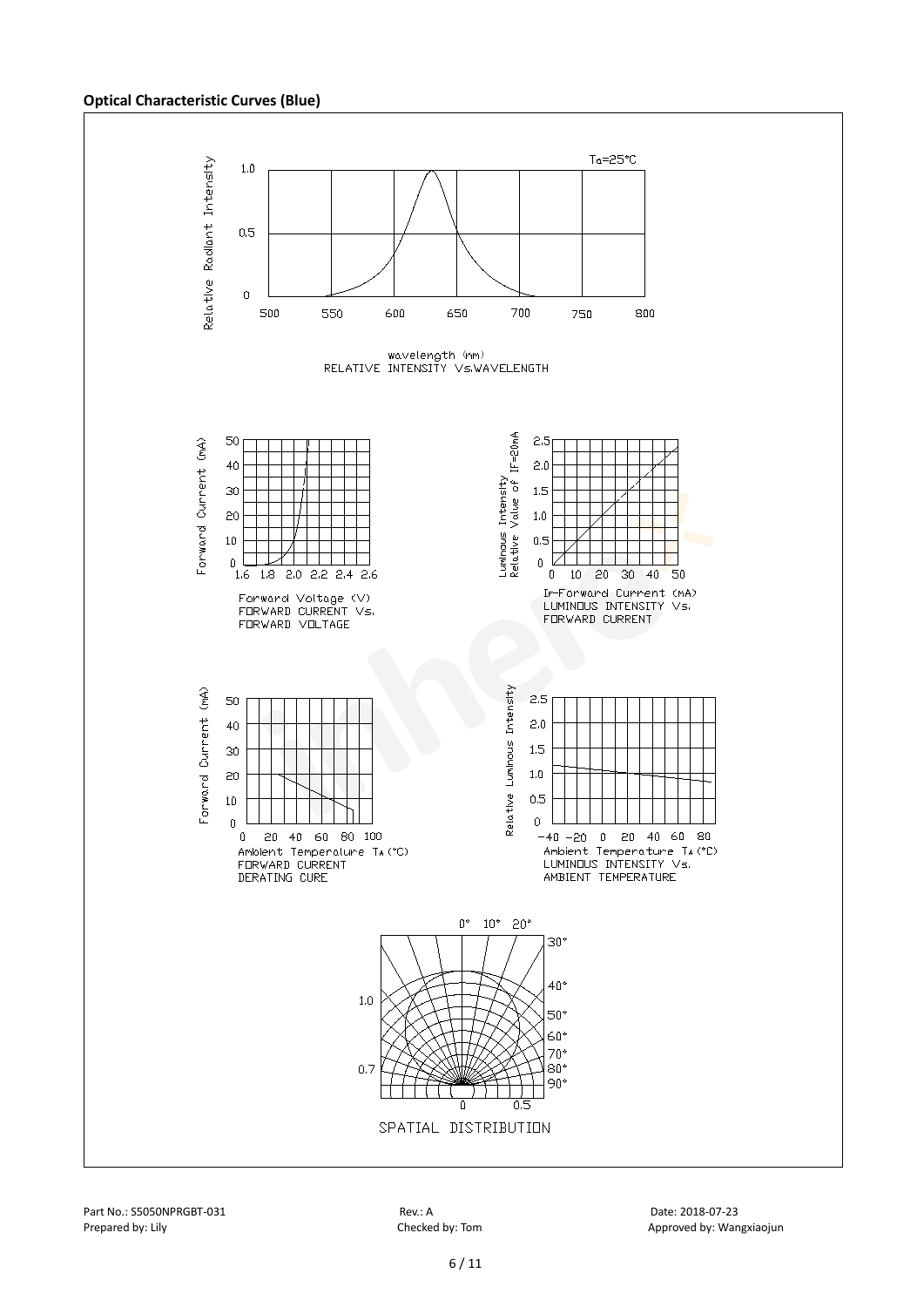## **Reflow Profile**

Reflow Temp/Time



## Notes:

- 1. We recommend the reflow temperature 245°C ( $\pm$ 5°C).the maximum soldering temperature should be limited to 260℃.
- 2. Don't cause stress to the epoxy resin while it is exposed to high temperature.
- 3. Number of reflow process shall be 2 times or less.

## ■Soldering iron

Basic spec is  $\leq$  5sec when 320°C (±20°C). If temperature is higher, time should be shorter (+10°C $\rightarrow$ -1sec).

Power dissipation of iron should be smaller than 20W, and temperatures should be controllable .Surface temperature of the device should be under 350℃.

## **Rework**

- 1. Customer must finish rework within 5 sec under 340℃.
- 2. The head of iron cannot touch copper foil
- 3. Twin-head type is preferred.



Avoid rubbing or scraping the resin by any object, during high temperature, for example reflow solder etc.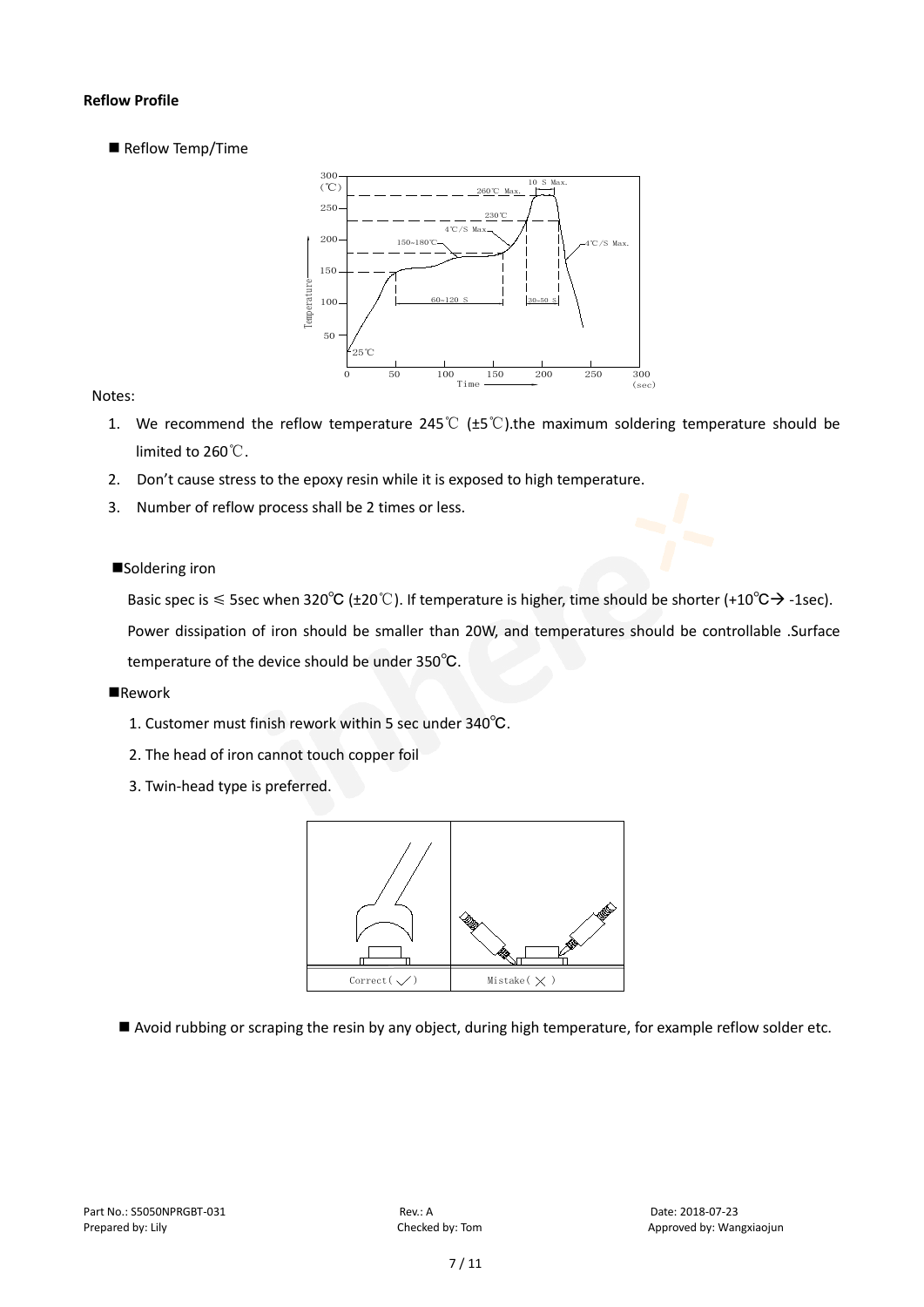### T**est circuit and handling precautions**

Test circuit



■ Handling precautions

### 1. Over-current-proof

Customer must apply resistors for protection; otherwise slight voltage shift will cause big current change

(Burn out will happen).

#### 2. Storage

2.1 It is recommended to store the products in the following conditions:

Humidity: 60% R.H. Max.

Temperature: 5℃~30℃

- 2.2 Shelf life in sealed bag: 12 month at <5℃~30°C and <30% R.H. after the package is opened, the products should be used within a week or they should be keeping to stored at≦20 R.H. with zip-lock sealed.
- 3. Baking

It is recommended to baking before soldering The Conditions are as followings: 60±5℃/24hrs.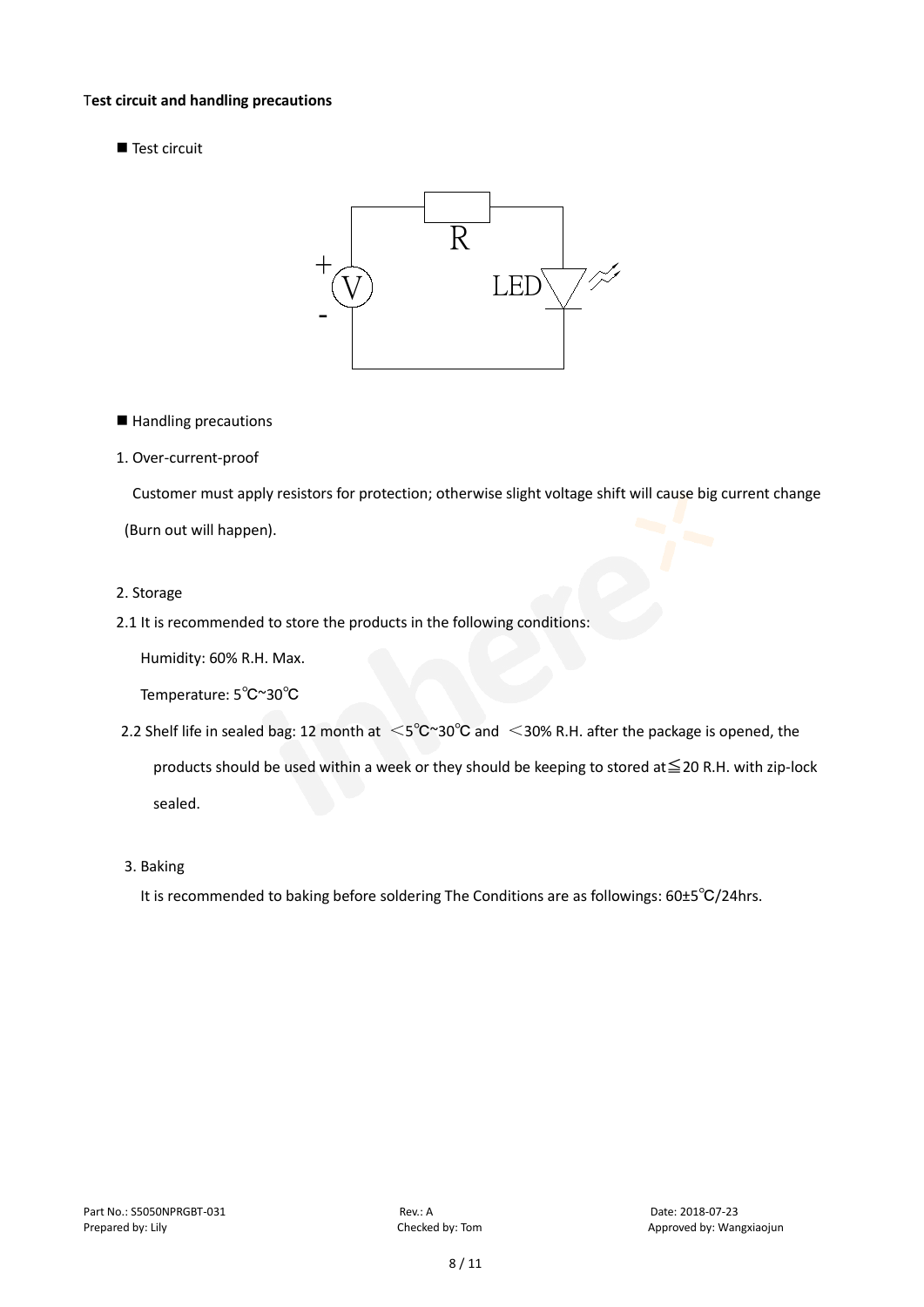## **Test Items and Results of Reliability**

| <b>Test Item</b>                                  | <b>Test Conditions</b>                                                    | <b>Standard</b><br><b>Test Method</b> | <b>Note</b> | <b>Number of</b><br><b>Test</b> |
|---------------------------------------------------|---------------------------------------------------------------------------|---------------------------------------|-------------|---------------------------------|
| <b>Reflow Soldering</b>                           | Ta=260±5 °C, Time=10±2S                                                   | JB/T 10845-2008                       | 3times      | 0/22                            |
| Salt Atmosphere                                   | Ta=35±3°C, PH=6.5 $\sim$ 7.2                                              | GB/T 2423.17-2008                     | 24hrs       | 0/22                            |
| Temperature Cycling                               | -40 $±5^{\circ}$ C<br>30±1min<br>个→(25℃/5±1min)↓<br>100±5°C<br>$30±1$ min | GB/T 2423.22-2012                     | 100cycles   | 0/22                            |
| <b>Thermal Shock</b>                              | Ta=-40±5 $°C$ ~100±5 $°C$ ,<br>15±1min dwell                              | GB/T 2423.22-2012                     | 100cycles   | 0/22                            |
| High Humidity High Temp.<br>Cycling               | Ta=30±5 °C $\sim$ 65±5 °C,<br>90±5%RH,24hrs/1cycle                        | GB/T 2423.4-2008                      | 10cycles    | 0/22                            |
| High Humidity High Temp.<br>Storage Life          | Ta=85±5 °C, $\psi$ (%)=85±5%RH                                            | GB/T 2423.3-2006                      | 1000hrs     | 0/22                            |
| High Temperature<br>Storage Life                  | Ta=100±5°C, non-operating                                                 | GB/T 2423.2-2008                      | 1000hrs     | 0/22                            |
| Low Temperature<br>Storage Life                   | Ta=-40±5 $°C$ , non-operating                                             | GB/T 2423.1-2008                      | 1000hrs     | 0/22                            |
| Life Test                                         | Ta=26±5℃,@20mA,<br>$\psi$ (%)=25%RH~55%RH                                 |                                       | 1000hrs     | 0/22                            |
| High Humidity High Temp.<br><b>Operating Life</b> | Ta=85±5 $\degree$ C, @20mA,<br>$\psi$ (%)=85%RH                           | GB/T 2423.3-2006                      | 500hrs      | 0/22                            |
| Low Temperature<br><b>Operating Life</b>          | Ta=-20±5 $\mathbb{C}$ , @20mA                                             | GB/T 2423.1-2008                      | 1000hrs     | 0/22                            |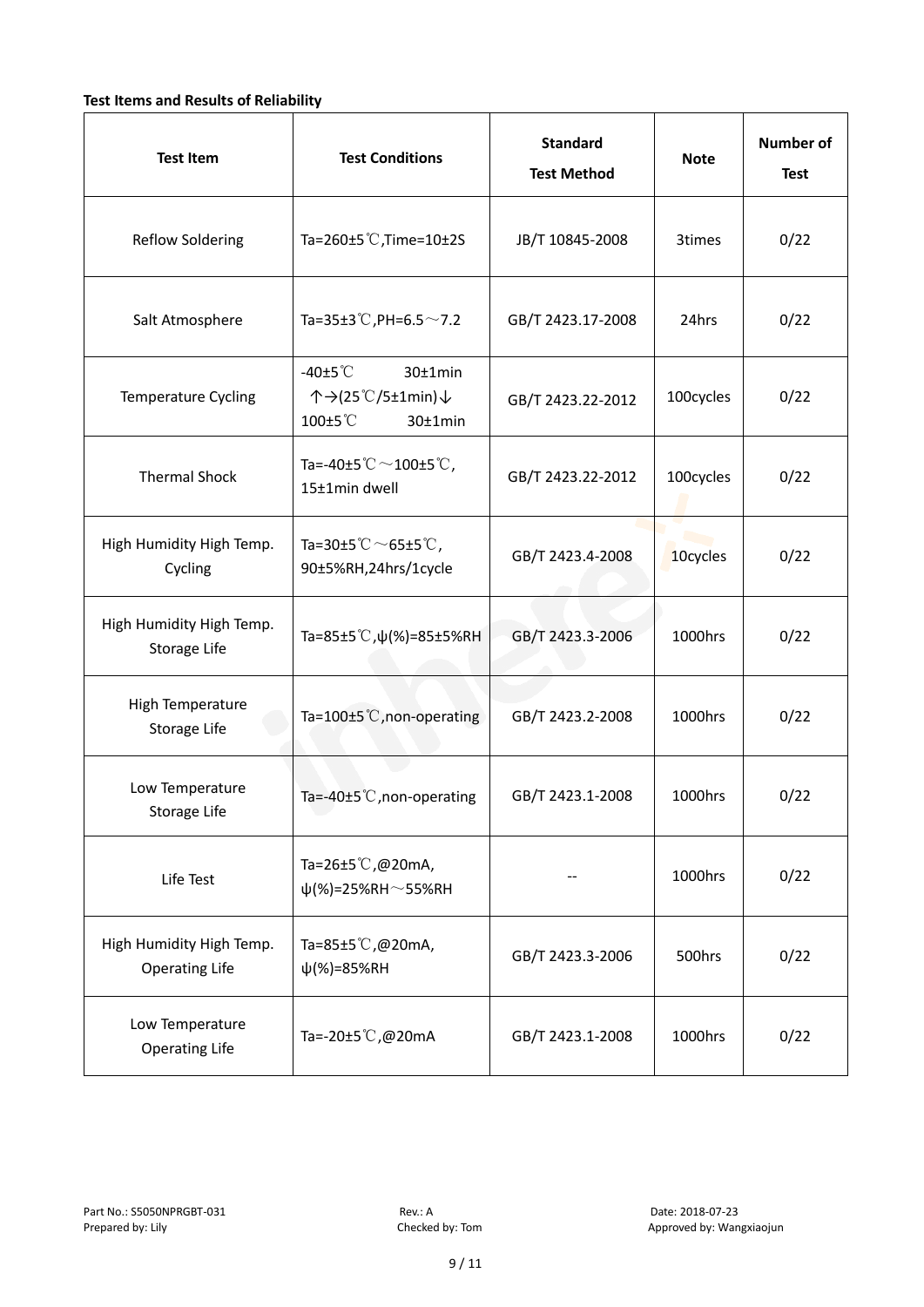### **5050 Series SMD Top LED Lamps Packaging Specifications**

- 
- Feeding Direction **Constanting Constanting Constanting Constanting Constanting Constanting Constanting Constanting Constanting Constanting Constanting Constanting Constanting Constanting Constanting Constanting Constanting**





**Dimensions of Tape (Unit: mm)**



## Notes:

- 1. Empty component pockets are sealed with top cover tape;
- 2. The maximum number of missing lamps is two;
- 3. The cathode is oriented towards the tape sprocket hole in accordance with ANSI/EIA RS-481 specifications.
- 4. 1000pcs/Reel.